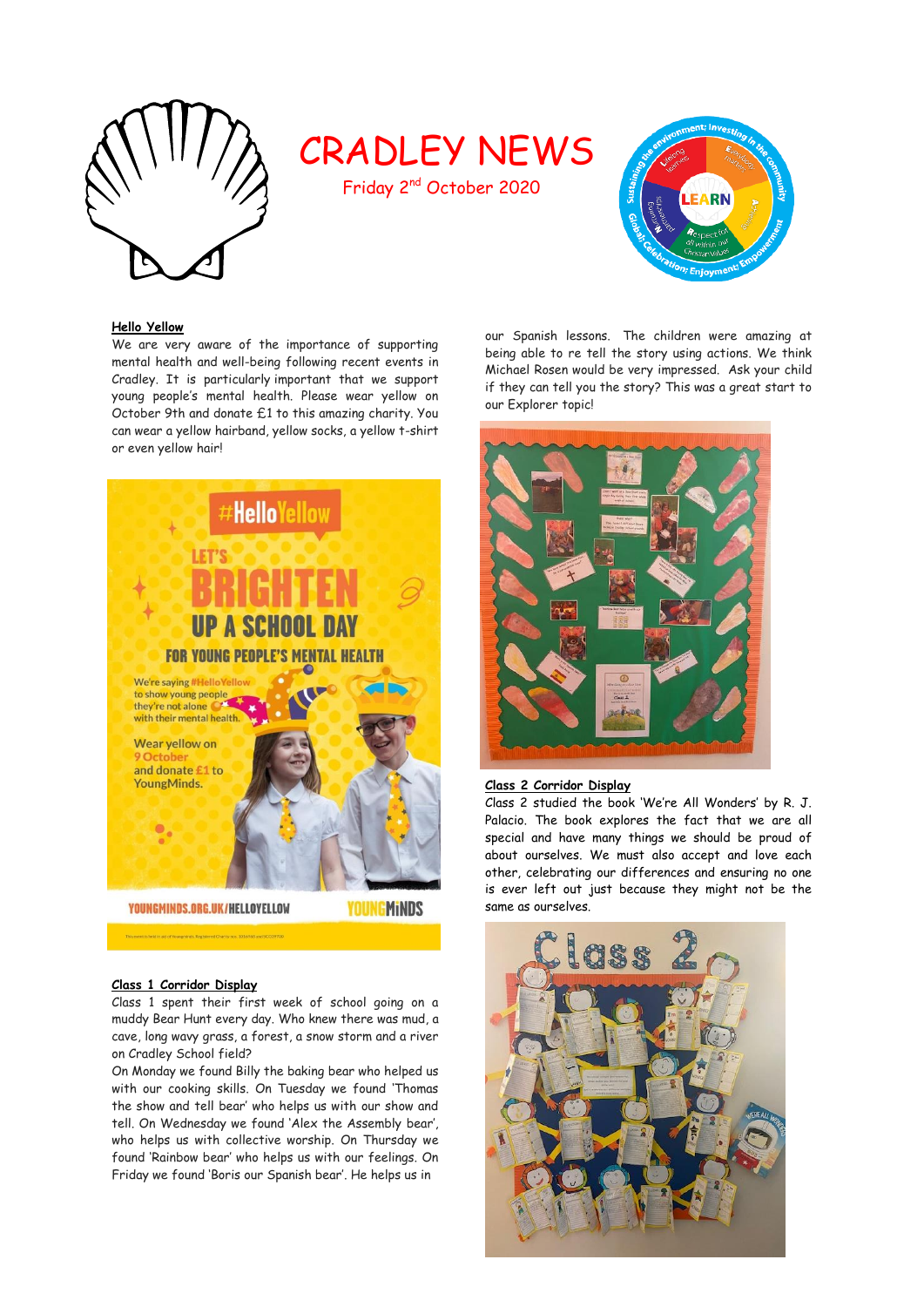# **Class 3 Corridor Display**

At the start of the school year, Class 3 looked at the book 'Here We Are: Notes for Living on Planet Earth' by Oliver Jeffers. We used the book to spark discussion about how it feels to be back at school and how we have settled in. We also made papier mache planets and wrote poems about our own 'Special Place'.



# **Class 4 Corridor Display**

Our display is inspired by 'The Firework-Maker's Daughter' by Philip Pullman. In it, the main character who is called Lila, goes on a journey and discovers the secrets of becoming a firework maker for herself. We learned about different sorts of fireworks before planning our own display. Everyone had the choice of whether to use scratch paper, pastels, paint or stopframe animation to present their work. Year 5 have also written book reviews and are currently writing their own innovated version of the story.





# **Class 5 Corridor Display**

Dr.Seuss's hugely popular story 'Oh, the Places You'll Go' has an inspiring message about the importance of seizing new opportunities, keeping an open-mind, and trying new things. Life is a huge adventure, jam-packed with unexpected twists and turns, ups and downs as you work hard to achieve your goals and shape your own path. After enjoying a rap version of the story, we 'signposted' our own goals and wrote a motivational letter to ourselves. We made a card game based on 'Lonely Planet's' top 10 travel destinations, and created a piece of 'jigsaw' art which forms the centrepiece of our class display.

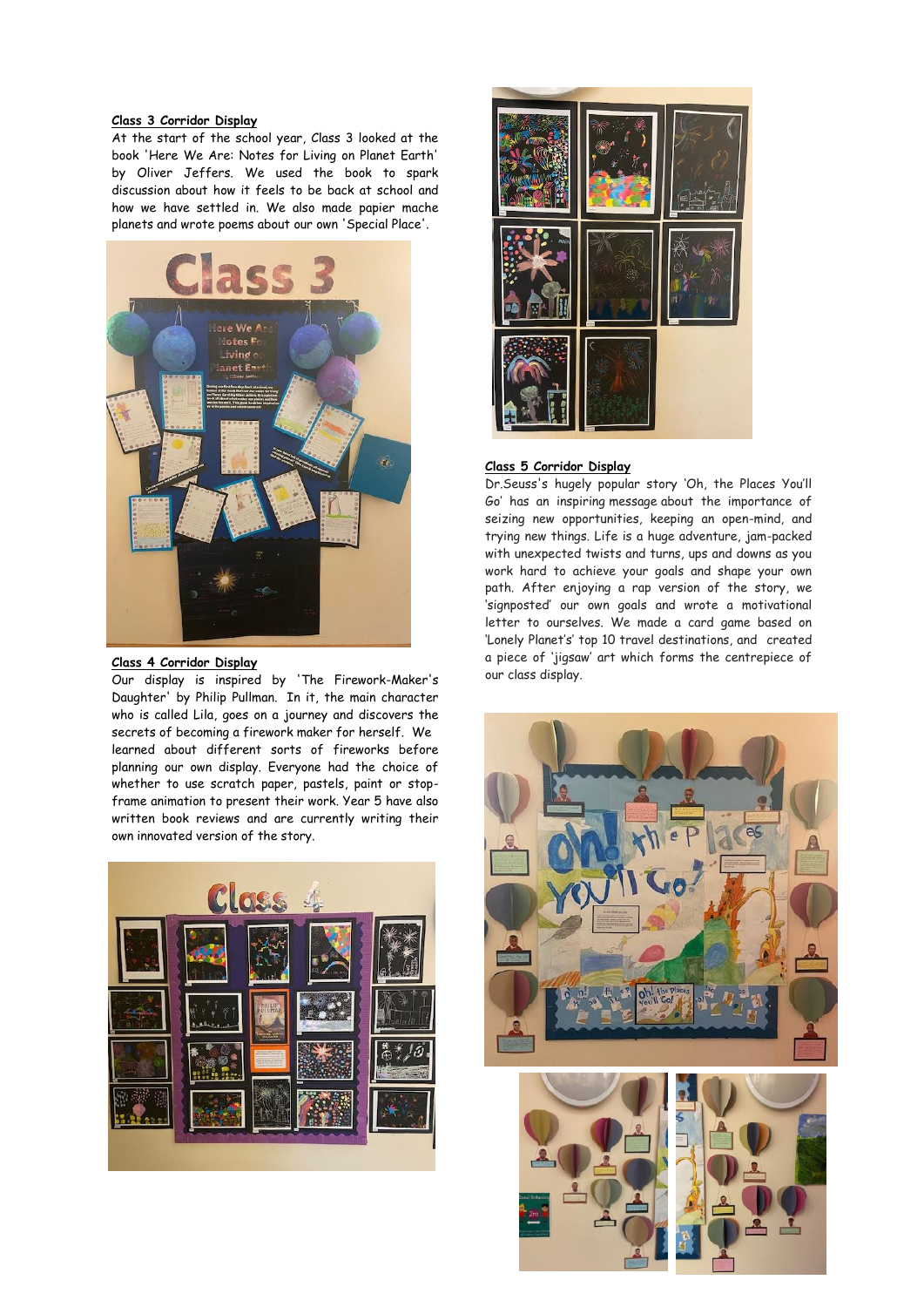#### **Parents Evening**

Due to the current situation relating to Covid -19, we are unable to run parents evenings in the usual format. Therefore this year the teachers will produce a short report which will include:

- How children have settled back into school and any challenges they are facing
- Where they were academically on return to school (baseline)
- The level we are aiming to get to by the end of the year
- What we need to do to help children achieve these targets.

This report will be sent home on Wednesday 14<sup>th</sup> October. If you would like to discuss your child further following this report please put a message on Tapestry and your child's class teacher will call you in the week beginning 19<sup>th</sup> October.

#### **Apple Juicing**

A big thank you to everyone who brought in apples this week. They have now been collected and will be sent off ready for juicing. The children will be designing their own labels for the bottles in school next week. The winning designs for each year group will be announced shortly after. We will let you know when the bottles are ready for sale!

#### **FOCS News**

A big thank you to those who joined us for the first FOCS meeting of the year last night, it was lovely to see so many new faces. There were many exciting ideas discussed for fundraising events so look out for further details.

There will be an AGM in the next few weeks, further details will be sent out closer to the time. We are on the lookout for a new chairperson and secretary, if you are interested in taking on these roles, or indeed sharing them with someone, please let us know.

#### **Christmas Cards**

FOCS will be working with school for the children to design their own Christmas cards again this year. This is always a favourite with family and friends, as well as a great way to help raise funds for the school. The timescales for printing are shorter this year, so if there are any parents/carers who are available to come in to school to assist the children with their Christmas Card designs over the next week or so, please let school, Annie Meager or a member of FOCS know asap.

# **Easy Fundraising**

Please remember if you are doing any online shopping please help us raise money for Friends of Cradley School by doing it through easyfundraising.org.uk. Just start your online shopping first at easyfundraising, then shop as normal. Over 3000 retailers will each donate up to 15% of the cost of your shopping.

You can also use it at your workplace if you book hotels, flights, insurance or just ordering stationery, this can

be done using easy fundraising first and raise money for our school.

It won't cost you a penny more to shop via easyfundraising.org.uk and by making this one small

change to your shopping habits, you could make a big difference to Friends of Cradley School.

Find out more at

[http://www.easyfundraising.org.uk/causes/friendsofcra](http://www.easyfundraising.org.uk/causes/friendsofcradleyschool/) [dleyschool/](http://www.easyfundraising.org.uk/causes/friendsofcradleyschool/) or simply download the Easy Fundraising app straight onto your phone or tablet.

# **Your School Lottery**

Why not take the opportunity to raise funds for school whilst being in with the chance to win up to £25,000 for yourself!! To sign up to our School Lottery please follow the simple steps at [www.yourschoollottery.co.uk](http://www.yourschoollottery.co.uk/) and search for Cradley.

#### **Reception places 2021**

If you know of anyone looking for a reception place for next September we are very happy to show parents around after 3pm when the school is quieter. Please call the school office on 01886 880315 to make an appointment.



#### **Nursery**

This week in Nursery we have been exploring our new book of the week, 'The Gruffalo'. This is such a wonderful story and definitely one of our favourites in Nursery. We started off our week with P.E on Monday and all of the children were racing around looking for the Gruffalos food before the music stopped! Tuesday was a very exciting day as we made our very own Gruffalo Crumble with Lauren. In little groups we all got to go up to the kitchen to help make the Gruffalo Crumble. All of the children have been given a recipe if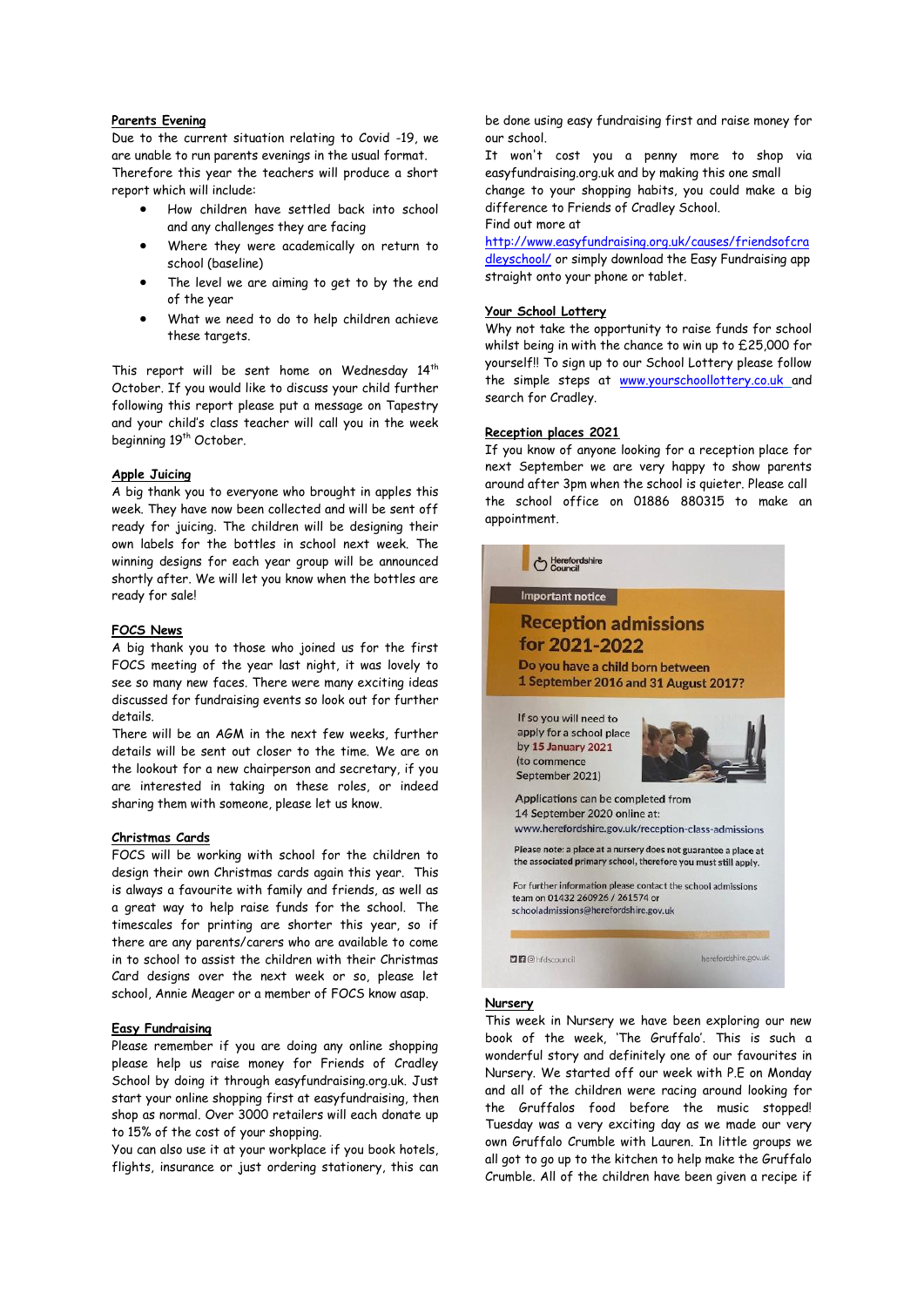you would like to try this at home. On Wednesday we explored clay modelling and used the clay to make little rainbow fish for Mrs Jones. On Thursday Katrina made a autumn themed sensory tray for us, full of acorns, orange leaves, pine cones and inside were hidden Gruffalo characters. We finished off our week with our Forest School session with Carol on Friday where we've been hunting for our very own conkers.



#### **Lunches**

If you would like to order a packed lunch for your child via Black Pepper, please do so at least 3 days in advance, thank you. After half term we are looking at ways to expand our lunchtime menu. We will begin by adding jacket potatoes with a range of fillings as a way of providing a hot meal at lunchtimes again.

#### **Volunteers**

If you are able to help out in any way we would welcome your support. Please try to stick with helping in one class only, social distancing will be essential and full guidance will be given. Please let your child's class teacher or myself know if you are able to help in anyway.

# **Value of the Month - COMPASSION**

Ephesians 4:32

"Be kind and compassionate to one another, forgiving each other, just as Christ God forgave you." Chosen by Mrs Smith

#### **Stars of the week**

#### **Nursery**

Florence Mathias and Billy Lane for an excellent start to Nursery

#### **Class 1**

Rowan Lennox for working independently on his phonics James Horsfield for being kind and always listening **Class 2**

Nicholas Hurley for being brave every morning Johnny Duncan for a super independent start to his story using appropriate contractions

# **Class 3**

Ruby Cowell for working independently and completing extra Maths at home

Leo White for taking pride in his work in English **Class 4** Ben Griffiths and Minnie Stevens for co-operating to produce a great fractions poster **Class 5** Lottie Seddon for showing independence by being ready to learn in every lesson Albert Wilson for his enthusiasm for reading

#### **Dates for the Future (these are subject to change)**

#### **OCTOBER**

**Value of the Month – Compassion**

**Thursday 6th** The Chase in to see Yr 5/6 **Wednesday 14th** Parents evening reports out **Thursday 15th** Individual school photos **Friday 16th** School Council elections **Thursday 22nd** Harvest Festival **Friday 23rd** Half term

## **NOVEMBER**

**Value of the Month – Courage**

**Monday 2nd** Term starts **Wednesday 4th** Class 1 Welcome Wednesday Rags 2 Riches collection by 9am **Friday 6th** Flu immunisations **Wednesday 11th** Class 2 Welcome Wednesday **Wednesday 18th** Class 3 Welcome Wednesday **Wednesday 25th** Class 4 Welcome Wednesday

# **DECEMBER**

**Value of the Month – Peace**

# **Wednesday 2nd**

Class 5 Welcome Wednesday **Monday 7th** Nativity dress rehearsal **Tuesday 8th Nativity Wednesday 9th Nativity Tuesday 15th** Winter Walk **Wednesday 16th** Christmas Lunch **Thursday 17th** Community Carols Carol Service 6pm